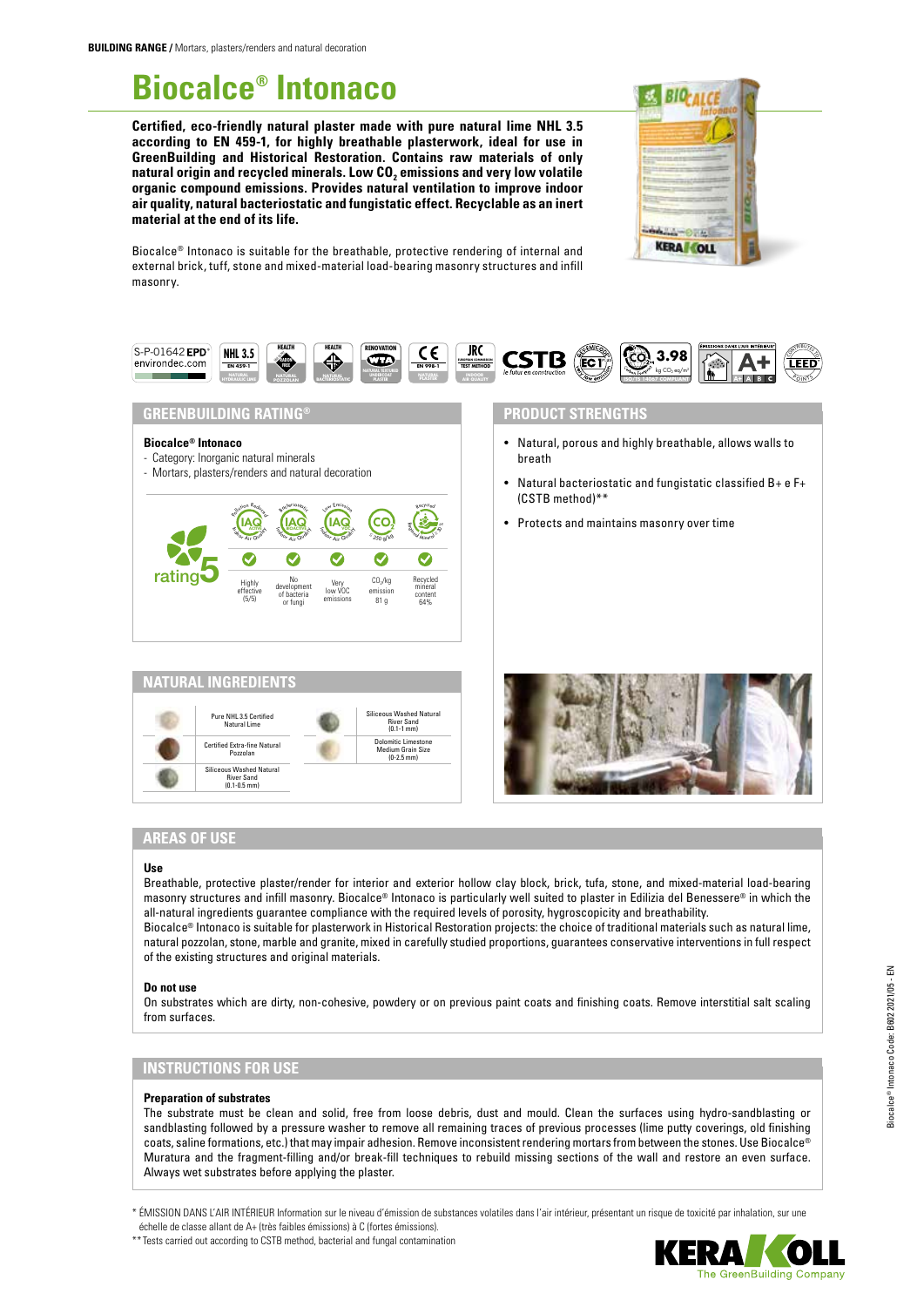## **Preparation**

Manual application: to prepare Biocalce® Intonaco, mix one 25 kg bag with about 5.1 ℓ of clean water in a standard concrete mixer. Mix by pouring water into the clean cement mixer and then add the powder in one operation. Wait until the right consistency forms while mixing. In the first 1-2 minutes the product will seem dry; do not add water at this stage. Keep mixing for 4-5 minutes until a smooth, spongy and lump-free mortar forms. Use all of prepared mixture; do not reuse it in subsequent mixings. Store the product in places protected against the heat in summer months and against the cold during the winter. Use running water not subject to the influence of outside temperatures.

Adding cement in any quantity would impair the quality of the mortar which is guaranteed by its all-natural origins.

### **Application**

Mechanized application: Biocalce® Intonaco has the same fine grain and plasticity of the best natural hydraulic limes, making it ideal for applications using a plaster sprayer. The excellent consistency of the wet product gained WTA certification, also *extended to mechanized application*. Tests to prove the compliance of Biocalce® Intonaco with WTA specifications were carried out using a plaster sprayer and the following accessories: Mixer, Stator 30, Rotor 30+, Turbo-stator, Turbo-rotor, 25x37 mm flexible hoses, length 10/20 m and spray gun.

Biocalce<sup>®</sup> Intonaco can be easily applied with a trowel or spray like a normal plaster/render. Prepare the substrate, filling in any fragments if necessary to create a flat, smooth surface. Apply the rough coat, create the levelling layers, plaster, strike off then float as the product hardens.

Biocalce® Intonaco should be applied with precision, each coat being no more than 2 cm thick even though the product lends itself easily to form thicker coats. This traditional system of application prevents the formation of micro-cracks. Only apply patch layers on rough or previous coats when the lower has hardened. The finishing will depend on the technique selected. Allow the hardened product to cure and keep it moistened during the first 24 hours.

## **Cleaning**

Biocalce® Intonaco is a natural product and tools can be cleaned with water before the product hardens.

## **SPECIAL NOTES**

When plastering walls of different ages, or walls with sections that have been clad in different materials, we recommend inserting a galvanized or synthetic anti-alkali plaster-reinforcing mesh into the Biocalce® Intonaco to rule out any chance of cracking. When applying Biocalce® Intonaco to compact or non-absorbent substrates, always apply a layer of Biocalce® Rinzaffo first then check

adhesion. Externally, provide for a separation between the floors, walkways or horizontal surfaces in general, to avoid possible capillary draw

phenomena. Walls made of cellular concrete blocks should be prepared as indicated by the manufacturer: do not dampen or rough cast these surfaces.

Prepare them before plastering by applying Biocalce® Fondo consolidant-absorption unifier with a brush or roller. Furthermore, when working on cellular concrete walls, always insert Rinforzo V 50 reinforcing mesh between the two coats of finishing

product, made with either Biocalce® Intonachino Fino or Granello.

# **ABSTRACT**

*In Edilizia del Benessere® (Building for Wellness), a highly porous, breathable, hygroscopic plaster is created for interior and exterior walls using pure NHL 3.5 natural hydraulic lime, extra-fine natural pozzolan, inert siliceous sand and Dolomitic limestone materials with a granulometric curve of 0-2.5 mm, and GreenBuilding Rating® 5 (such as Biocalce® Intonaco). The required characteristics, obtained exclusively through the use of raw materials of all-natural origin, make the plaster extremely breathable (co-efficient of resistance to water vapour ≤ 6), the hardened mortar extremely porous (≥ 40%), with natural thermal conductivity (equal to 0.54 W/(m K)) and a high degree of occluded air during mixing (≥ 20%). The natural plaster must also meet the requirements of standard EN 998/1 - GP / CS II /*  W1, adhesion 0.2 N/mm<sup>2</sup>, A1 class reaction to fire. The plaster covering must not exceed 20 mm per coat, levelling layers, rustic finish *coat done with flattener, squaring up of edges and corners, and excluding the cost of scaffolding hire. To be applied by hand or using a plastering machine.* 

*Coverage Biocalce® Intonaco: ≈ 13 kg/m<sup>2</sup> per cm of thickness.* 

## **TECHNICAL DATA COMPLIANT WITH KERAKOLL QUALITY STANDARD**

| Type of mortar                                 | general purpose rendering/plastering mortar (GP)<br><b>FN 998-1</b>   |           |  |
|------------------------------------------------|-----------------------------------------------------------------------|-----------|--|
| Chemical nature of binder                      | pure Natural Hydraulic Lime NHL 3.5                                   | EN 459-1  |  |
| Grading                                        | $0 - 2.5$ mm                                                          | EN 1015-1 |  |
| Apparent density of powder                     | $\approx$ 1.28 kg/dm <sup>3</sup>                                     | UEAtc     |  |
| Shelf life                                     | $\approx$ 12 months from production in the original sealed packaging; |           |  |
|                                                | protect from humidity                                                 |           |  |
| Pack                                           | 25 kg bags                                                            |           |  |
| Mixing water                                   | $\approx$ 5.1 $\ell$ / 1 x 25 kg bag                                  |           |  |
| Consistency of wet mortar 0'                   | $\approx$ 174 mm                                                      | EN 1015-3 |  |
| Apparent density of wet mortar                 | $\approx$ 1.61 kg/dm <sup>3</sup><br>EN 1015-6                        |           |  |
| Apparent density of dry, hardened mortar       | $\approx$ 1.4 kg/dm <sup>3</sup><br>EN 1015-10                        |           |  |
| pH of the mixture                              | >12                                                                   |           |  |
| Occluded air / Plastering machine occluded air | $>20\%$                                                               | FN 413-2  |  |
| Temperature range for application              | from +5 $\degree$ C to +35 $\degree$ C                                |           |  |
| Maximum thickness obtainable by coat           | $\approx$ 2 cm                                                        |           |  |
| Coverage                                       | $\approx$ 13 kg/m <sup>2</sup> per cm of thickness                    |           |  |

*Values taken at +20 ± 2 °C, 65 ± 5% R.H. and no ventilation. Data may vary depending on specific conditions at the building site.*